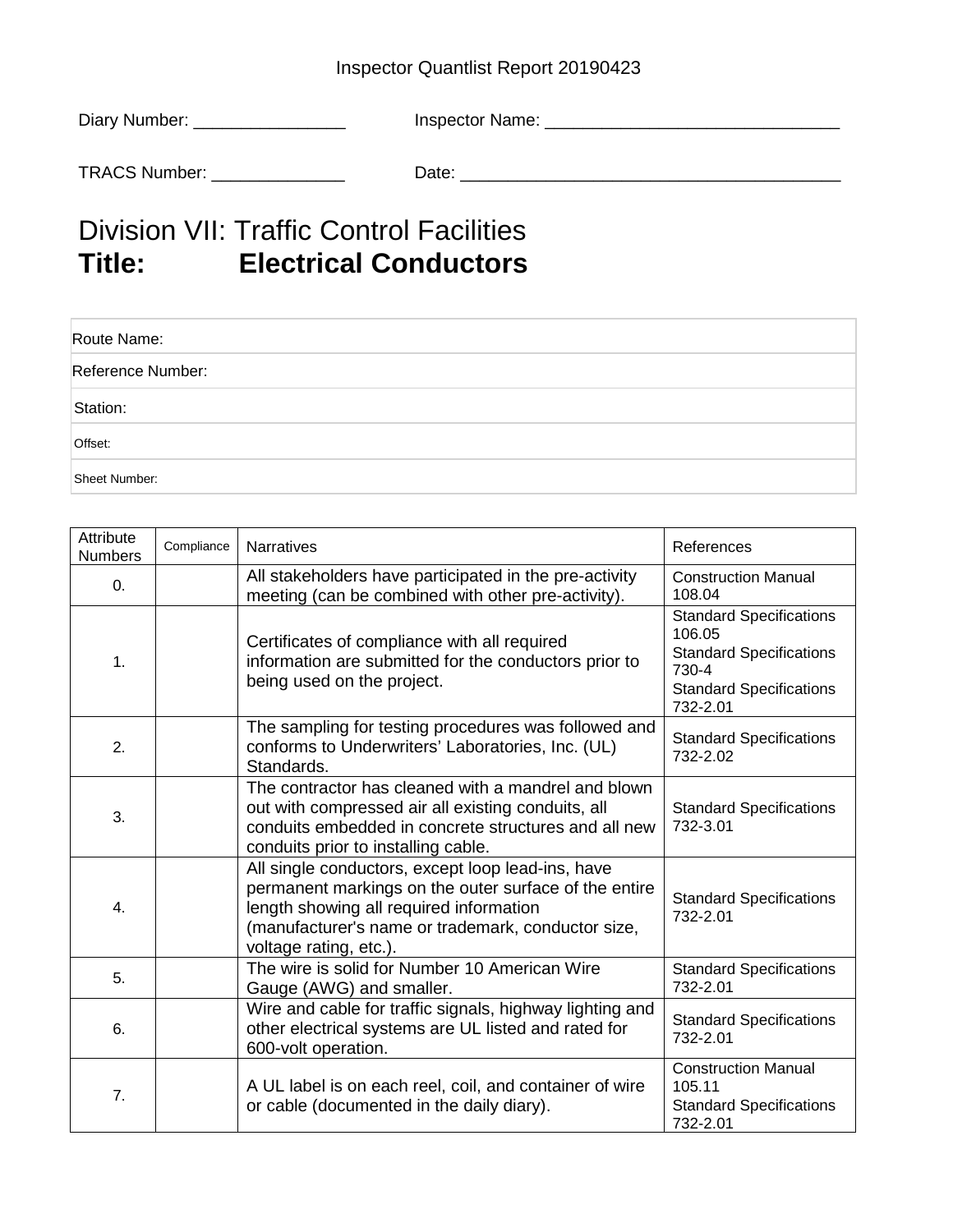Inspector Quantlist Report 20190423

| 8.  | All underground ballast primary leads are protected<br>with fused in-line connectors.                                                                                                                                                                                                        | <b>Standard Specifications</b><br>732-3.02 (A)                                               |
|-----|----------------------------------------------------------------------------------------------------------------------------------------------------------------------------------------------------------------------------------------------------------------------------------------------|----------------------------------------------------------------------------------------------|
| 9.  | In-line connectors are watertight, non-locking and<br>rated for 600 volt AC.                                                                                                                                                                                                                 | <b>Standard Specifications</b><br>732-3.02 (A)                                               |
| 10. | The conductors are stranded for number 8 AWG and<br>larger.                                                                                                                                                                                                                                  | <b>Standard Specifications</b><br>732-2.01                                                   |
| 11. | Conductors are pulled into runs in a smooth<br>continuous manner, avoiding contact with sharp<br>surfaces, as to protect conductors at all times.                                                                                                                                            | <b>Standard Specifications</b><br>730-3<br><b>Standard Specifications</b><br>732-3.02 (A)    |
| 12. | There is a minimum of 36 inches of slack from the<br>conduit bell end in the pull box.                                                                                                                                                                                                       | <b>Standard Specifications</b><br>732-3.02 (A)                                               |
| 13. | The conductor ends are taped to provide moisture<br>protection before pulling into conduit.                                                                                                                                                                                                  | <b>Standard Specifications</b><br>732-3.02 (A)                                               |
| 14. | Submittal approved lubricants are used in all<br>conduits.                                                                                                                                                                                                                                   | <b>Standard Specifications</b><br>732-3.02 (A)                                               |
| 15. | The total number of conductors, detectable pull tape<br>and grounding conductors that are designated per the<br>plans for a specific run are pulled into the conduit at<br>the same time.                                                                                                    | <b>Standard Specifications</b><br>108.07                                                     |
| 16. | For conduit that is designated as "future use", the<br>number 8 or number 10 AWG bare bond wire is<br>installed with at least 2 feet of pull wire doubled back<br>into the conduit, with the conduit properly capped.                                                                        | <b>Standard Specifications</b><br>732-3.01                                                   |
| 17. | All wire is marked and tagged as approved by the<br>Engineer.                                                                                                                                                                                                                                | <b>Standard Specifications</b><br>732-2.01<br><b>Standard Specifications</b><br>732-3.02 (C) |
| 18. | All conductors for traffic signal and highway lighting<br>systems conform to the requirements as shown on<br>the Conductor Table in the Standard Specifications or<br>Special Provisions.                                                                                                    | <b>Standard Specifications</b><br>732-2.01                                                   |
| 19. | Five conductor AWS number 14 International<br>Municipal Signal Association (IMSA) Cables (marked<br>19-1) are used for ramp metering signals.                                                                                                                                                | <b>Standard Specifications</b><br>732-2.01 (B)(3)                                            |
| 20. | The Contractor only spliced conductors in pull boxes,<br>terminal compartments, pedestals, or cabinets.                                                                                                                                                                                      | <b>Standard Specifications</b><br>732-3.02 (B)                                               |
| 21. | A metal-disc mandrel with a diameter of 90% of the<br>conduit I.D. (80% HDPE) to insure integrity of conduit<br>system from pull point to pull point.                                                                                                                                        | Manufacture<br>Requirements                                                                  |
| 22. | The 2-4-2 insulation installation plan on power<br>conductor splices is being applied in accordance with<br>the specifications (2 layers of electrical rubber tape, 4<br>layers of plastic electrical tape, and 2 layers of friction<br>tape) for voltage that does not exceed 600 volts AC. | <b>Standard Specifications</b><br>732-3.02 (B)                                               |
| 23. | Three coats of liquid waterproof splicing compound<br>are applied to the crimped splice for voltage that does<br>not exceed 600 volts AC.                                                                                                                                                    | <b>Standard Specifications</b><br>732-3.02 (B)                                               |
| 24. | All the bell ends are installed on the ends of the                                                                                                                                                                                                                                           | <b>Standard Specifications</b>                                                               |